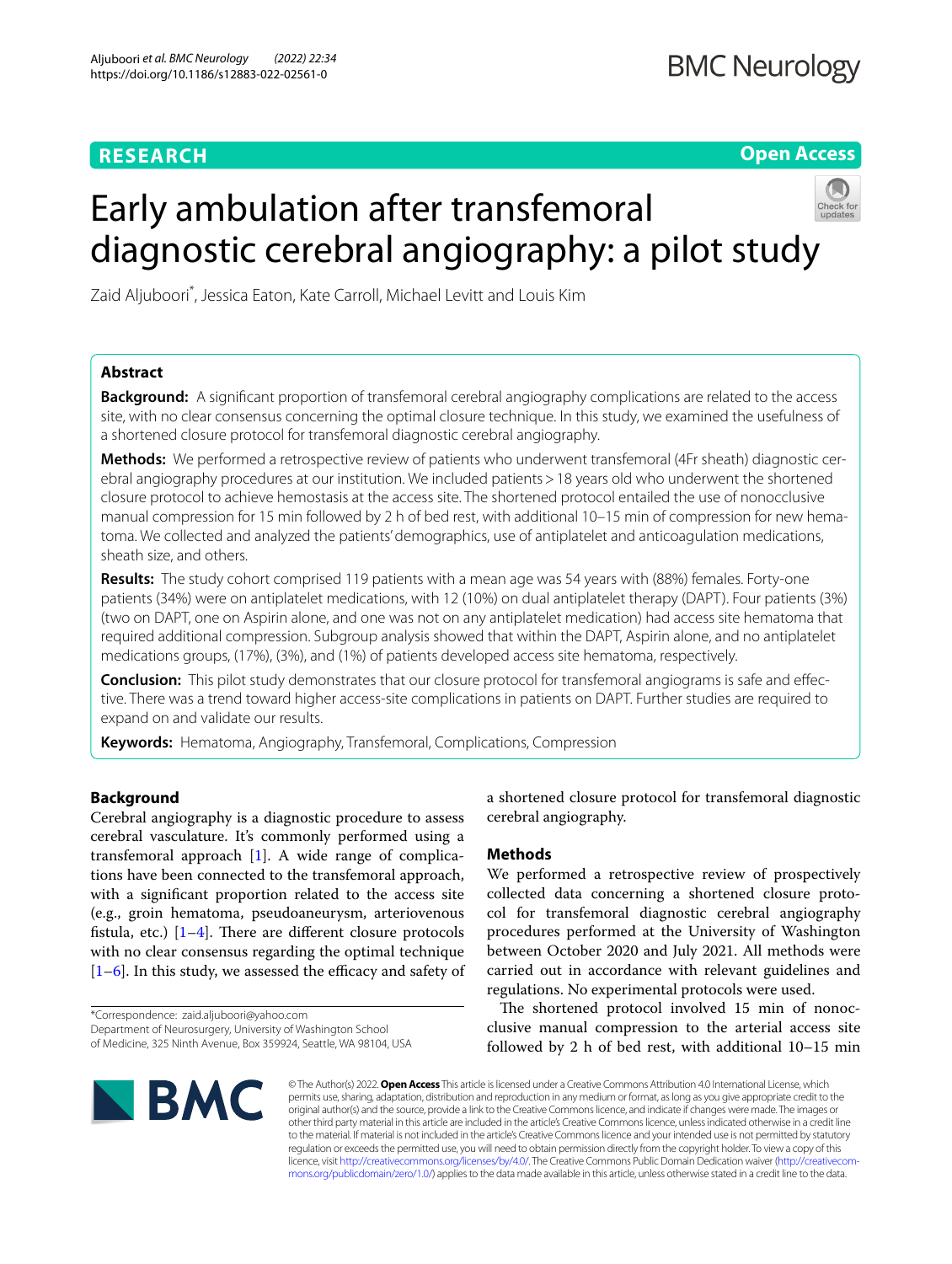of compression if hematoma formation occurred. We included patients>18 years old who underwent a transfemoral diagnostic cerebral angiography using a 4-french femoral sheath and underwent the shortened closure protocol to obtain hemostasis at the access site. The primary outcome was the rate of access-site hematoma. We collected the patients' demographics, comorbidities, use of antiplatelet and anticoagulation medications, femoral sheath size, and others. Also, we grouped the patients based on the use of antiplatelet agents into DAPT, single agent, and no antiplatelet agent. We calculated the comorbidity score of the patients using the Charlson-Deyo scoring system [[7\]](#page-2-3). We calculated percentages, means, and standard deviation (SD). ANOVA and Chisquared tests were used to compare the means and categorical outcomes among the groups, respectively. A significance level of  $p < 0.05$  was used and the statistical analysis was done with Stata version 13 (StataCorp, College Station, TX).

## **Results**

We included 119 patients who underwent a transfemoral diagnostic cerebral angiogram using a 4-French femoral sheath. In all patients, access was obtained under ultrasound guidance. The mean age was 54 years with (88%) females. Forty-one patients (34%) were on antiplatelet medications, with 12 (10%) on dual antiplatelet therapy (DAPT). Intravenous heparin was not used during any of the procedures and none of the patients was on oral anticoagulation medications. Of all patients, (27%), (31%), (16%), and (26%) had Charleson-Deyo comorbidity score of 0,1, 2, and  $=$  > 3, respectively. Four patients (3%) (two on DAPT, one on Aspirin alone, and one was not on any antiplatelet medication) had access-site bleeding complications after 15 min of manual compression. In all four patients, the bleeding can be characterized as a small leaking of blood from the groin puncture site that required additional compression to achieve hemostasis with no further intervention. Also, one of these patients presented with delayed hematoma due to a small pseudoaneurysm, which was treated conservatively. Also, the analysis of individual groups showed that in patients on single or no antiplatelet medications, the rate of access site bleeding complications was (1.7%) hematoma [Tables  $1 \& 2$  $1 \& 2$  $1 \& 2$ ]. Moreover, within the DAPT, single antiplatelet agent, and no antiplatelet medications groups,  $(17\%, N=2)$ ,  $(3\%, N=1)$ , and  $(1\%, N=2)$ of patients developed access site hematoma, respectively. Comparative analysis revealed no signifcant diference in age  $(p=0.1)$  and comorbidity score  $(p=0.1)$  among the three groups. Correlation analysis revealed a signifcant correlation between the use of antiplatelet agents and the occurrence of access site hematoma ( $OR=4$ ,

| Variable      |                      |           | N (119) | Percentage |
|---------------|----------------------|-----------|---------|------------|
| Age (years)   | Range                | $19 - 86$ |         |            |
|               | Avg                  | 54        |         |            |
| Gender        | Male                 |           | 14      | 12%        |
|               | Female               |           | 105     | 88%        |
| Antiplatelets | <b>DAPT</b>          |           | 12      | 10%        |
|               | <b>ASA or Plavix</b> |           | 29      | 24%        |
| <b>CCI</b>    | 0                    |           | 32      | 27%        |
|               | 1                    |           | 37      | 31%        |
|               | $\overline{2}$       |           | 19      | 16%        |
|               | $=$ $>$ 3            |           | 31      | 26%        |

*Avg* average, *ASA* Aspirin, *CCI* Charlson comorbidity index, *DAPT* dual antiplatelets therapy

<span id="page-1-1"></span>

|  |  |  | Table 2 Details of access-site complications |  |  |
|--|--|--|----------------------------------------------|--|--|
|--|--|--|----------------------------------------------|--|--|

| Variable                                |                            | N | Percentage |
|-----------------------------------------|----------------------------|---|------------|
| <b>Groin hematoma</b>                   | DAPT group                 |   | 17%        |
|                                         | <b>ASA or Plavix group</b> |   | 3%         |
|                                         | No antiplatelets group     |   | 1%         |
|                                         | Total                      | 4 | 3%         |
| <b>Femoral artery</b><br>pseudoaneurysm |                            |   | 0.8%       |

*ASA* Aspirin, *DAPT* dual antiplatelets therapy

95% CI:1.1-14.7,  $p=0.03$ ). Moreover, there were no occurrences of major complications (e.g., retroperitoneal hematoma), arteriovenous fstula, or femoral artery dissection.

## **Discussion**

In diagnostic cerebral angiography, both the femoral and radial arteries are commonly used to access the arterial system [\[1](#page-2-0), [6\]](#page-2-2). For the transfemoral approach, the access site complications include hematoma (0.5–1.7%), pseudoaneurysm and arteriovenous fstula (0.1–0.6%), and infection  $(0-1\%)$  [[1–](#page-2-0)[4](#page-2-1)]. Several methods are available to obtain access site hemostasis such as manual nonocclusive compression, external compression devices, and vascular closure devices  $[1-4, 8]$  $[1-4, 8]$  $[1-4, 8]$ . Historically, hemostasis at the access site was obtained through pressure dressing followed by six hours of bed rest, with a recent trend toward the use of manual compression with early mobilization [[2,](#page-2-5) [4,](#page-2-1) [5](#page-2-6)].

Our results showed that the overall rate of groin hematoma was (3%), which is higher than other closure techniques  $[1-4]$  $[1-4]$  $[1-4]$ . Analysis among the groups showed no signifcant diference in age and comorbidity score. Moreover, the rate of access-site hematoma was (1%), (3%), and (17%) for patients who were on no antiplatelet

# <span id="page-1-0"></span>**Table 1** Demographics of the study population